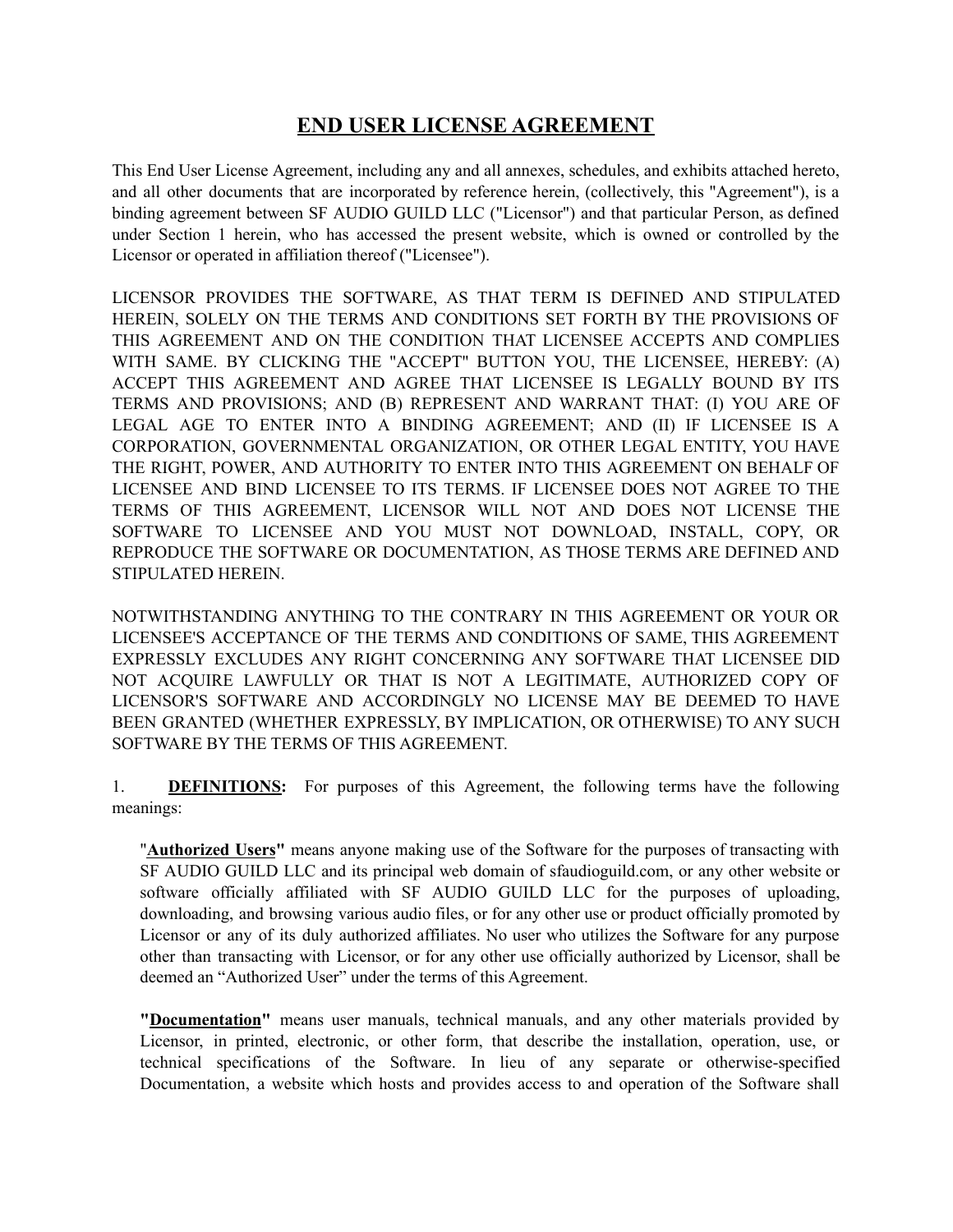itself, and any related notices, warnings, instructions, descriptions, or announcements, including "pop-ups", shall constitute the Documentation for the intents and purposes of this Agreement.

**"Intellectual Property Rights"** means any and all registered and unregistered rights granted, applied for, or otherwise now or hereafter in existence under or related to any patent, copyright, trademark, trade secret, database protection, or other intellectual property rights laws, and all similar or equivalent rights or forms of protection, in any part of the world.

**"Licensee"** has the meaning set forth in the preamble.

**"Licensor"** has the meaning set forth in the preamble.

**"Person"** means an individual, corporation, partnership, joint venture, limited liability company, governmental authority, unincorporated organization, trust, association, or other entity.

**"Software"** means any and all software accessed and/or executed by a Person when accessing any and all websites hosted or owned by the Licensor, SF AUDIO GUILD LLC, including, without limitation, those pertaining to sfaudioguild.com. In lieu of any separate or otherwise-specified Software, any code, script, program, executable, app, or interface generated or executed by a website hosted or owned by the Licensor shall constitute a Software for the intents and purposes of this Agreement.

**"Term"** has the meaning set forth in Section 7.

**"Third Party"** means any Person other than Licensee or Licensor.

2. **LICENSE GRANT AND SCOPE:** Subject to and conditioned upon Licensee's strict compliance with all terms and conditions set forth in this Agreement, Licensor hereby grants to Licensee a non-exclusive, non-transferable, non-sublicensable, limited license during the Term to use, solely by and through its Authorized Users, the Software and Documentation, solely as set forth in this Section 2 and subject to all conditions and limitations set forth in this Agreement. This license grants Licensee the right, exercisable solely by and through Licensee's Authorized Users, to:

- (a) Use and run the Software as properly installed in accordance with this Agreement and the Documentation, solely as set forth in the Documentation.
- 3. **USE RESTRICTIONS:** Licensee shall not, and shall require its Authorized Users not to, directly or indirectly:
	- (a) use (including make any copies of) the Software or Documentation beyond the scope of the license granted under Section 2;
	- (b) provide any other Person, including any subcontractor, independent contractor, affiliate, or service provider of Licensee, with access to or use of the Software or Documentation;
	- (c) modify, translate, adapt, or otherwise create derivative works or improvements, whether or not patentable, of the Software or Documentation or any part thereof;
	- (d) combine the Software or any part thereof with, or incorporate the Software or any part thereof in, any other programs;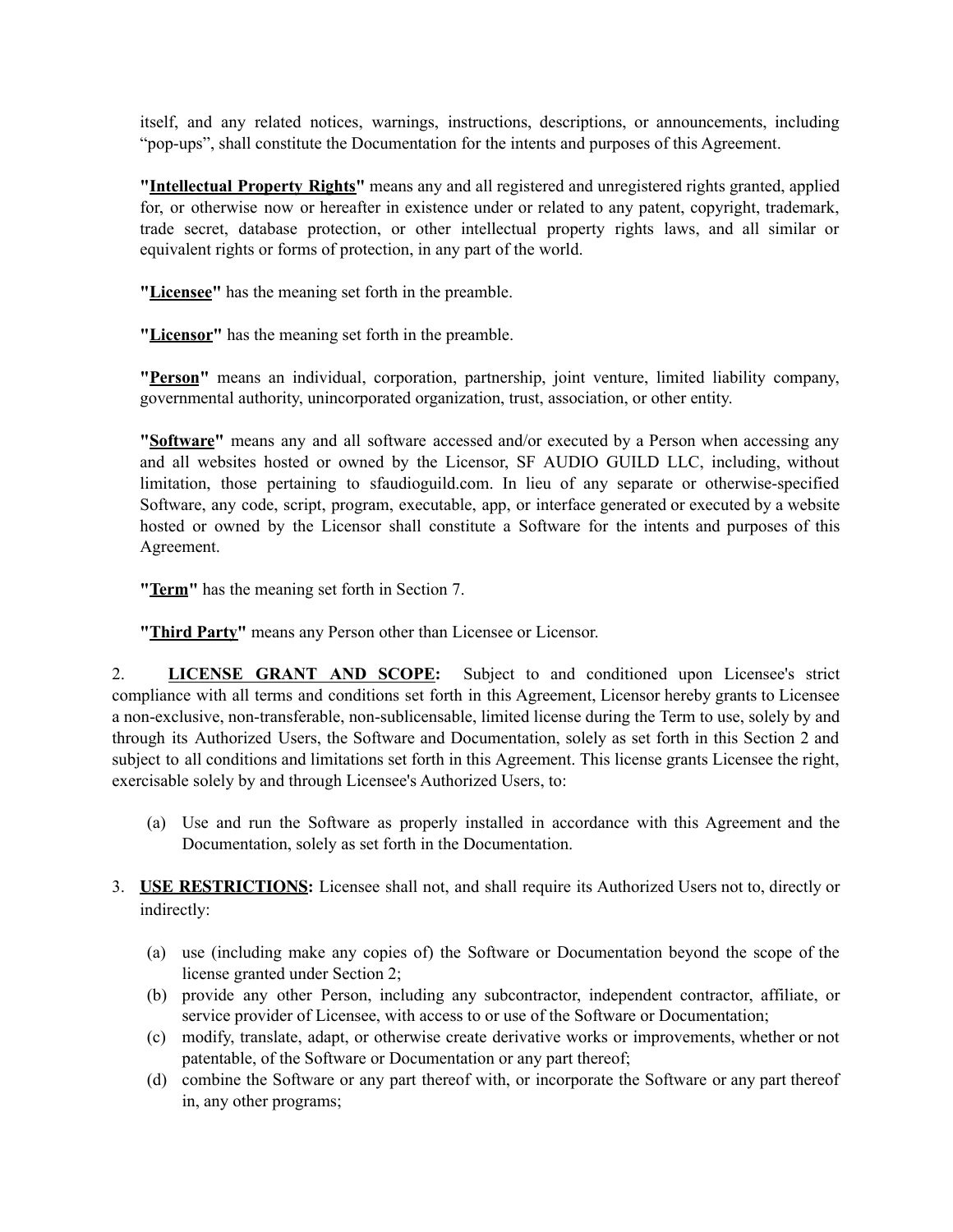- (e) except where permitted by normal use of a web browser: reverse engineer, disassemble, decompile, decode, or otherwise attempt to derive or gain access to the source code of the Software or any part thereof;
- (f) remove, delete, alter, or obscure any trademarks or any copyright, trademark, patent, or other intellectual property or proprietary rights notices provided on or with the Software or Documentation, including any copy thereof;
- (g) except as may be expressly set forth in Section 2: copy the Software or Documentation, in whole or in part;
- (h) rent, lease, lend, sell, sublicense, assign, distribute, publish, or otherwise transfer the Software, or any features or functionality of the Software, to any Third Party for any reason;
- (i) use the Software or Documentation in, or in association with, the design, construction, maintenance, or operation of any hazardous environments or systems;
- (j) use the Software or Documentation in violation of any law, regulation, or rule; or
- (k) use the Software or Documentation for purposes of competitive analysis of the Software, the development of a competing software product or service, or any other purpose that is to the Licensor's commercial disadvantage.

4. **RESPONSIBILITY FOR USE OF SOFTWARE:** Licensee is responsible and liable for all uses of the Software and Documentation through access thereto provided by Licensee, directly or indirectly. Specifically, and without limiting the generality of the foregoing, Licensee is responsible and liable for all actions and failures to take required actions with respect to the Software and Documentation by its Authorized Users or by any other Person to whom Licensee or an Authorized User may provide access to or use of the Software and/or Documentation, whether such access or use is permitted by or in violation of this Agreement.

## **5. COLLECTION AND USE OF INFORMATION:**

- (a) Licensee acknowledges that Licensor may, directly or indirectly through the services of Third Parties, collect and store information regarding use of the Software and about equipment on which the Software is installed or through which it otherwise is accessed and used.
- (b) Licensee agrees that the Licensor may use such information for any purpose related to any use of the Software by Licensee or on Licensee's equipment, including but not limited to:
	- (i) improving the performance of the Software or developing Updates; and
	- (ii) verifying Licensee's compliance with the terms of this Agreement and enforcing the Licensor's rights, including all Intellectual Property Rights in and to the Software.

6. **INTELLECTUAL PROPERTY RIGHTS:** Licensee acknowledges and agrees that the Software and Documentation are provided under license, and not sold, to Licensee. Licensee does not acquire any ownership interest in the Software or Documentation under this Agreement, or any other rights thereto, other than to use the same in accordance with the license granted and subject to all terms, conditions, and restrictions under this Agreement. Licensor and its licensors and service providers reserve and shall retain their entire right, title, and interest in and to the Software and all Intellectual Property Rights arising out of or relating to the Software, except as expressly granted to the Licensee in this Agreement. Licensee shall take all reasonable efforts to safeguard the Software (including all copies thereof) from infringement, misappropriation, theft, misuse, or unauthorized access. Licensee shall promptly notify Licensor if Licensee becomes aware of any infringement of the Licensor's Intellectual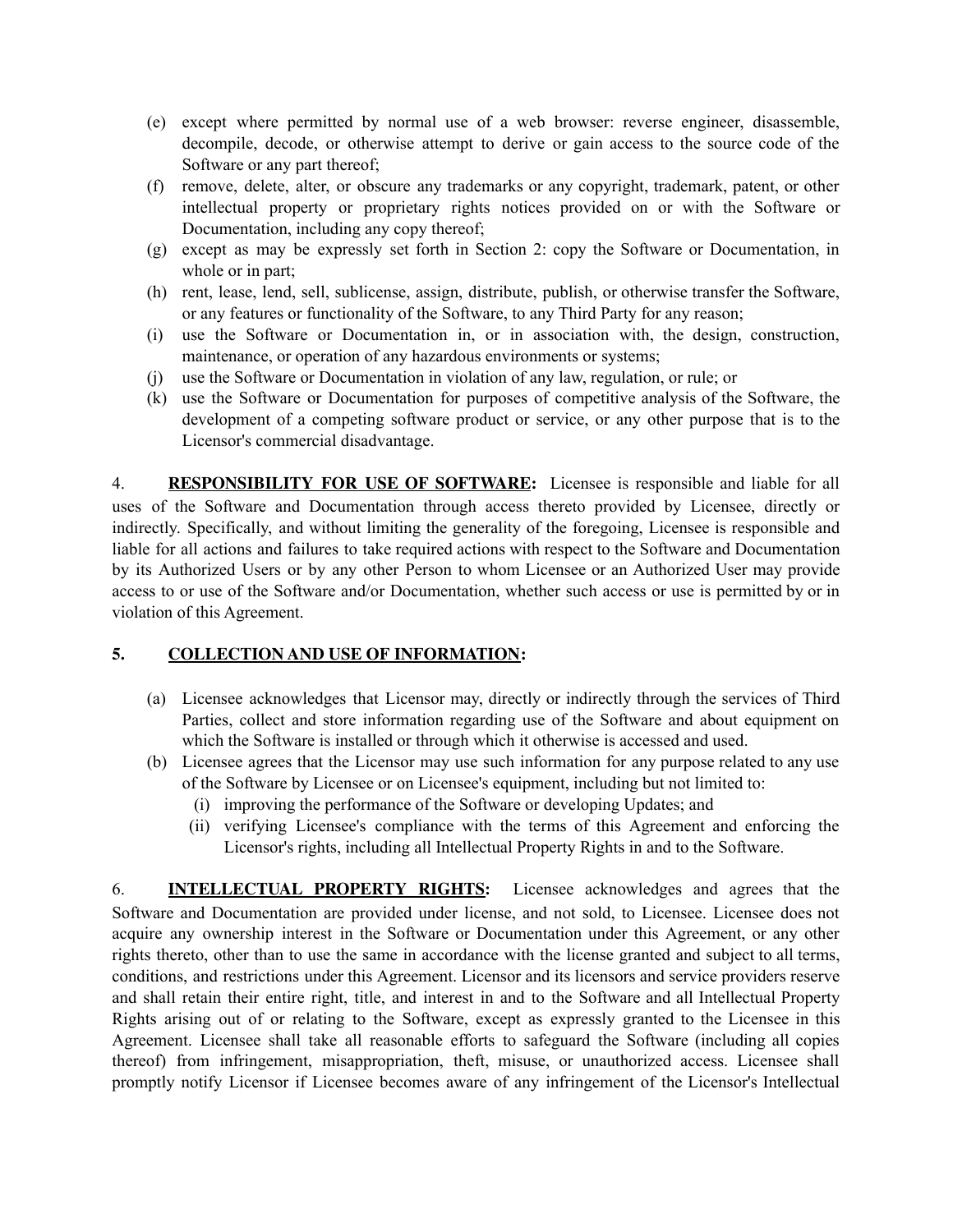Property Rights in the Software and reasonably cooperate with Licensor, in any legal action taken by Licensor to enforce its Intellectual Property Rights.

## **7. TERM AND TERMINATION:**

- (a) This Agreement and the license granted hereunder shall remain in effect until and unless terminated as set forth herein (the **"Term"**).
- (b) Licensee may terminate this Agreement by ceasing to use and destroying all copies of the Software and Documentation and terminating any accounts or registrations held with Licensor on behalf of Licensee.
- (c) Licensor may terminate this Agreement, effective upon written notice to Licensee, if Licensee breaches this Agreement. Licensor shall have the right, but not the obligation, to decree and notify Licensee that Licensee shall be prohibited from any further access to or use of the Software and/or Documentation.
- (d) Notwithstanding any of the foregoing, Licensee's termination of this Agreement shall not relieve nor indemnify Licensee of any liabilities incurred at the time that it was in force, and Licensee agrees to be held liable for any liabilities or damages proximately caused by any acts or omissions attributable to Licensee or any of its Authorized Users prior to termination.

**8. LIMITED WARRANTIES AND DISCLAIMER:** THE SOFTWARE AND DOCUMENTATION ARE PROVIDED TO LICENSEE "AS IS" AND WITH ALL FAULTS AND DEFECTS AND WITHOUT WARRANTY OF ANY KIND. TO THE MAXIMUM EXTENT PERMITTED UNDER APPLICABLE LAW, LICENSOR, ON ITS OWN BEHALF AND ON BEHALF OF ITS AFFILIATES AND ITS AND THEIR RESPECTIVE LICENSORS AND SERVICE PROVIDERS, EXPRESSLY DISCLAIMS ALL WARRANTIES, WHETHER EXPRESS, IMPLIED, STATUTORY, OR OTHERWISE, WITH RESPECT TO THE SOFTWARE AND DOCUMENTATION, INCLUDING ALL IMPLIED WARRANTIES OF MERCHANTABILITY, FITNESS FOR A PARTICULAR PURPOSE, TITLE, AND NON-INFRINGEMENT, AND WARRANTIES THAT MAY ARISE OUT OF COURSE OF DEALING, COURSE OF PERFORMANCE, USAGE, OR TRADE PRACTICE. WITHOUT LIMITATION TO THE FOREGOING, THE LICENSOR PROVIDES NO WARRANTY OR UNDERTAKING, AND MAKES NO REPRESENTATION OF ANY KIND THAT THE LICENSED SOFTWARE WILL MEET THE LICENSEE'S REQUIREMENTS, ACHIEVE ANY INTENDED RESULTS, BE COMPATIBLE, OR WORK WITH ANY OTHER SOFTWARE, APPLICATIONS, SYSTEMS, OR SERVICES, OPERATE WITHOUT INTERRUPTION, MEET ANY PERFORMANCE OR RELIABILITY STANDARDS OR BE ERROR FREE, OR THAT ANY ERRORS OR DEFECTS CAN OR WILL BE CORRECTED.

9. **LIMITATION OF LIABILITY:** TO THE FULLEST EXTENT PERMITTED UNDER APPLICABLE LAW:

(a) IN NO EVENT WILL LICENSOR OR ITS AFFILIATES, OR ANY OF ITS OR THEIR RESPECTIVE LICENSORS OR SERVICE PROVIDERS, BE LIABLE TO LICENSEE OR ANY THIRD PARTY FOR ANY USE, INTERRUPTION, DELAY, OR INABILITY TO USE THE SOFTWARE; LOST REVENUES OR PROFITS; DELAYS, INTERRUPTION, OR LOSS OF SERVICES, BUSINESS, OR GOODWILL; LOSS OR CORRUPTION OF DATA; LOSS RESULTING FROM SYSTEM OR SYSTEM SERVICE FAILURE, MALFUNCTION, OR SHUTDOWN; FAILURE TO ACCURATELY TRANSFER, READ, OR TRANSMIT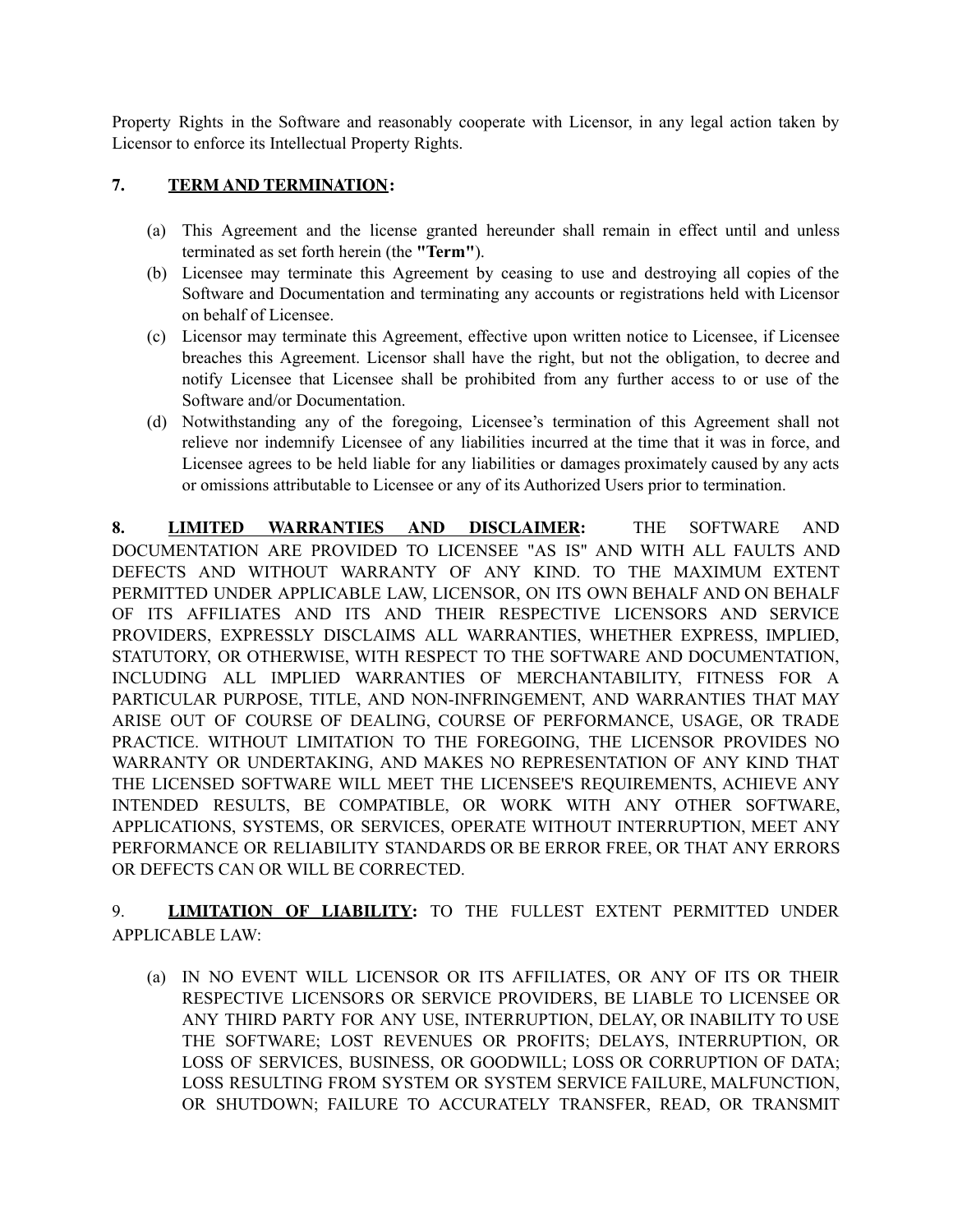INFORMATION; FAILURE TO UPDATE OR PROVIDE CORRECT INFORMATION; SYSTEM INCOMPATIBILITY OR PROVISION OF INCORRECT COMPATIBILITY INFORMATION; OR BREACHES IN SYSTEM SECURITY; OR FOR ANY CONSEQUENTIAL, INCIDENTAL, INDIRECT, EXEMPLARY, SPECIAL, OR PUNITIVE DAMAGES, WHETHER ARISING OUT OF OR IN CONNECTION WITH THIS AGREEMENT, BREACH OF CONTRACT, TORT (INCLUDING NEGLIGENCE), OR OTHERWISE, REGARDLESS OF WHETHER SUCH DAMAGES WERE FORESEEABLE AND WHETHER OR NOT THE LICENSOR WAS ADVISED OF THE POSSIBILITY OF SUCH DAMAGES.

(b) THE LIMITATIONS SET FORTH IN SECTION 12(a) AND SECTION 12(b) SHALL APPLY EVEN IF THE LICENSEE'S REMEDIES UNDER THIS AGREEMENT FAIL OF THEIR ESSENTIAL PURPOSE.

10. **EXPORT REGULATION:** The Software and Documentation may be subject to US export control laws, including the Export Control Reform Act and its associated regulations. The Licensee shall not, directly or indirectly, export, re-export, or release the Software or Documentation to, or make the Software or Documentation accessible from, any jurisdiction or country to which export, re-export, or release is prohibited by law, rule, or regulation. The Licensee shall comply with all applicable federal laws, regulations, and rules, and complete all required undertakings (including obtaining any necessary export license or other governmental approval), prior to exporting, re-exporting, releasing, or otherwise making the Software or Documentation available outside the US.

11. **US GOVERNMENT RIGHTS:** The Software is commercial computer software, as such term is defined in 48 C.F.R. §2.101. Accordingly, if the Licensee is the US Government or any contractor therefor, Licensee shall receive only those rights with respect to the Software and Documentation as are granted to all other end users under license, in accordance with (a) 48 C.F.R. §227.7201 through 48 C.F.R. §227.7204, with respect to the Department of Defense and their contractors, or (b) 48 C.F.R. §12.212, with respect to all other US Government licensees and their contractors.

## **12. MISCELLANEOUS:**

- (a) Interpretation: For purposes of this Agreement, except where redundant: (a) the words "include," "includes," and "including" shall be deemed to be followed by the words "without limitation"; (b) the word "or" is not exclusive; and (c) the words "herein," "hereof," "hereby," "hereto," and "hereunder" refer to this Agreement as a whole. This Agreement shall be construed without regard to any presumption or rule requiring construction or interpretation against the party drafting an instrument or causing any instrument to be drafted. Any and all annexes, schedules, or exhibits referred to herein shall be construed with, and as an integral part of, this Agreement to the same extent as if they were set forth verbatim herein. The headings in this Agreement are for reference only and do not affect the interpretation of this Agreement.
- (b) Choice of Law: All matters arising out of or relating to this Agreement shall be governed by and construed in accordance with the internal laws of the State of Florida without giving effect to any choice or conflict of law provision or rule. Any legal suit, action, or proceeding arising out of or relating to this Agreement or the transactions contemplated hereby shall be instituted in the federal courts of the United States of America or the courts of the State of Florida, and each party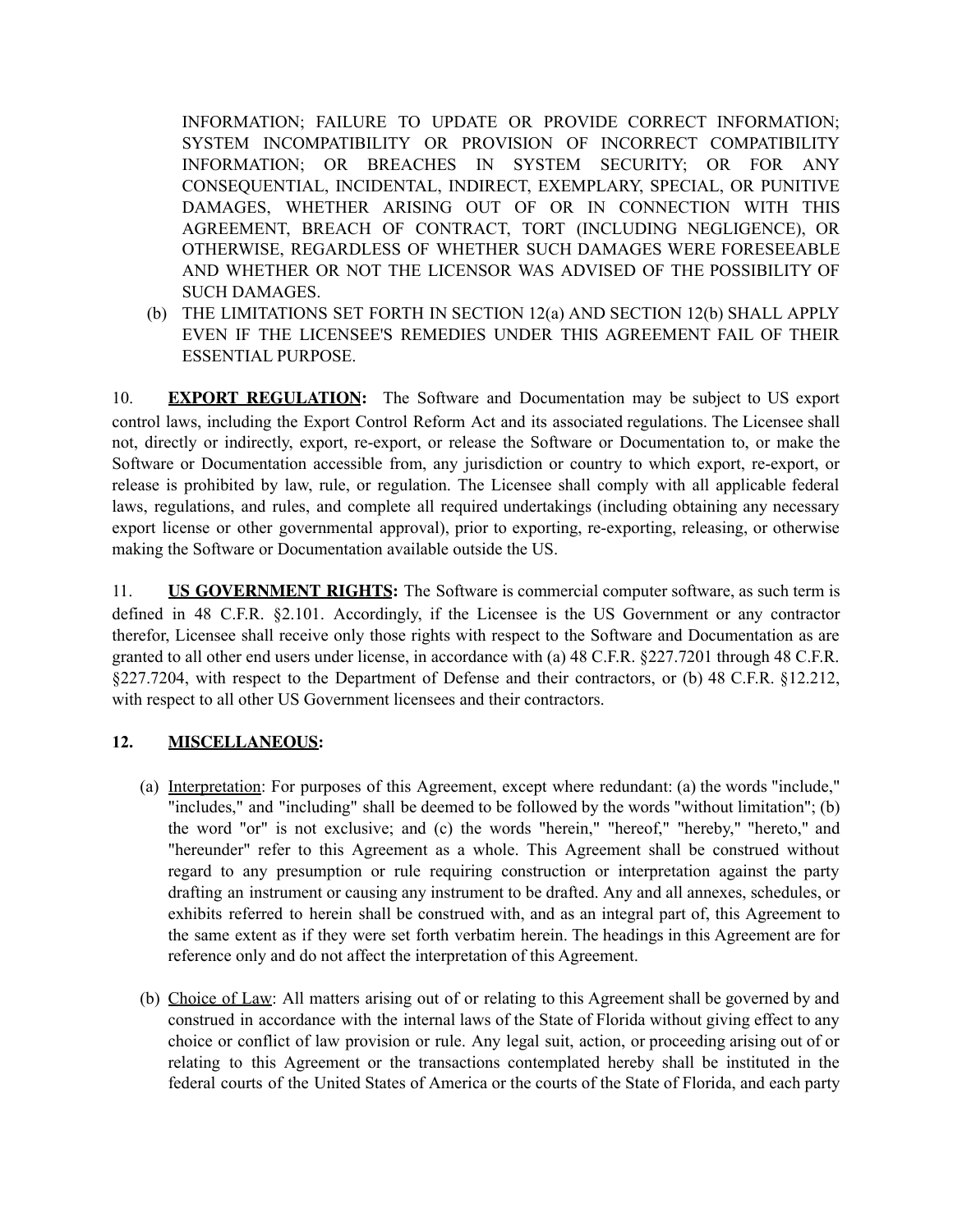irrevocably submits to the exclusive jurisdiction of such courts in any such legal suit, action, or proceeding.

- (c) Force Majeure: Licensor will not be responsible or liable to Licensee, or deemed in default or breach hereunder by reason of any failure or delay in the performance of its obligations hereunder where such failure or delay is due to strikes, labor disputes, civil disturbances, riot, rebellion, invasion, epidemic, hostilities, war, terrorist attack, embargo, natural disaster, acts of God, flood, fire, sabotage, fluctuations or non-availability of electrical power, heat, light, air conditioning, or Licensee equipment, loss and destruction of property, or any other circumstances or causes beyond Licensor's reasonable control.
- (d) Entire Agreement: This Agreement, including and together with any related attachments, constitutes the sole and entire agreement of the parties with respect to the subject matter contained herein, and supersedes all prior and contemporaneous understandings, agreements, representations, and warranties, both written and oral, with respect to such subject matter.
- (e) Severability: If any term or provision of this Agreement is invalid, illegal, or unenforceable in any jurisdiction, such invalidity, illegality, or unenforceability shall not affect any other term or provision of this Agreement or invalidate or render unenforceable such term or provision in any other jurisdiction.
- (f) Amendment and Modification: This Agreement may be unilaterally modified by the Licensor at any time. No waiver by Licensor of any of the provisions hereof shall be effective unless explicitly set forth in writing by the Licensor. Except as otherwise set forth in this Agreement, no failure to exercise, or delay in exercising, any right, remedy, power, or privilege arising from this Agreement shall operate or be construed as a waiver thereof; nor shall any single or partial exercise of any right, remedy, power, or privilege hereunder preclude any other or further exercise thereof or the exercise of any other right, remedy, power, or privilege.
- (g) Assignment: Licensee shall not assign or otherwise transfer any of its rights, or delegate or otherwise transfer any of its obligations or performance, under this Agreement, in each case whether voluntarily, involuntarily, by operation of law, or otherwise, without Licensor's prior written consent, which consent Licensor may give or withhold in its sole discretion. Notwithstanding the foregoing, any merger, consolidation, or reorganization involving Licensee (regardless of whether Licensee is a surviving or disappearing entity) will be deemed to be a transfer of rights, obligations, or performance under this Agreement. No other delegation or transfer will relieve Licensee of any of its obligations or performance under this Agreement. Any purported assignment, delegation, or transfer in violation of this Section 12(g) is void. Licensor may freely assign or otherwise transfer all or any of its rights, or delegate or otherwise transfer all or any of its obligations or performance, under this Agreement without Licensee's consent. This Agreement is binding upon and inures to the benefit of the parties hereto and their respective permitted successors and assigns.
- (h) Sole Benefit; No Third-Party Beneficiaries: This Agreement is for the sole benefit of the parties hereto and their respective successors and permitted assigns and nothing herein, express or implied, is intended to or shall confer on any other Person any legal or equitable right, benefit, or remedy of any nature whatsoever under or by reason of this Agreement.